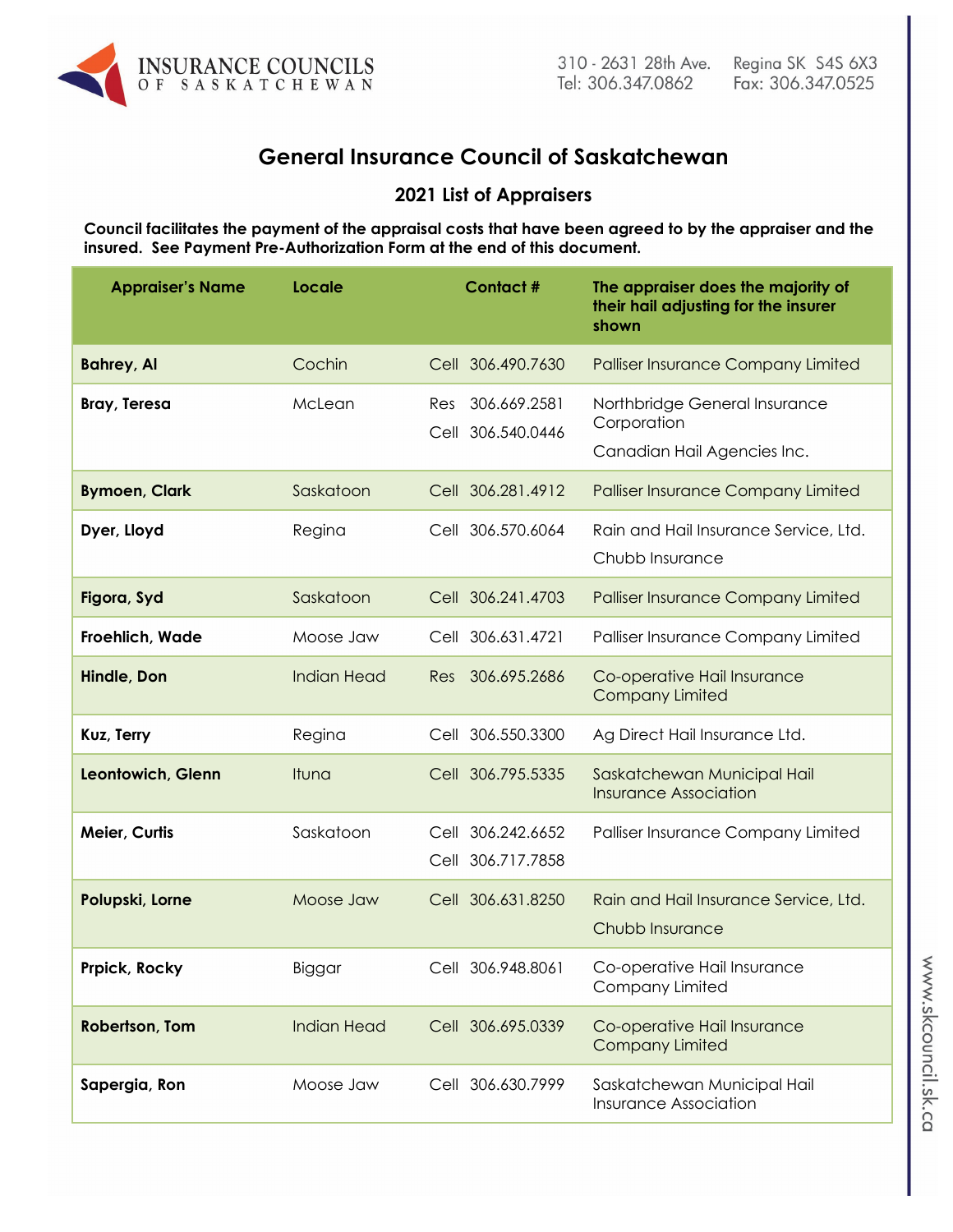| <b>Appraiser's Name</b> | Locale       | Contact#                                                            | The appraiser does the majority of<br>their hail adjusting for the insurer<br>shown |
|-------------------------|--------------|---------------------------------------------------------------------|-------------------------------------------------------------------------------------|
| <b>Schwartz, Garry</b>  | Regina       | Res 306,924,4331                                                    | <b>Palliser Insurance Company Limited</b>                                           |
| Shaw, Jim               | White City   | Res 306.771.2695<br>306.949.2254<br><b>Bus</b><br>Cell 306.526.8239 | Northbridge General Insurance<br>Corporation<br>Canadian Hail Agencies Inc.         |
| <b>Stroh, Peter</b>     | Saskatoon    | Cell 306.374.3543                                                   | Ag Direct Hail Insurance Ltd.                                                       |
| Willoughby, Tim         | Lloydminster | 306.825.4419<br>Res<br>Cell 306.821.0544                            | <b>Palliser Insurance Company Limited</b>                                           |

July 2, 2021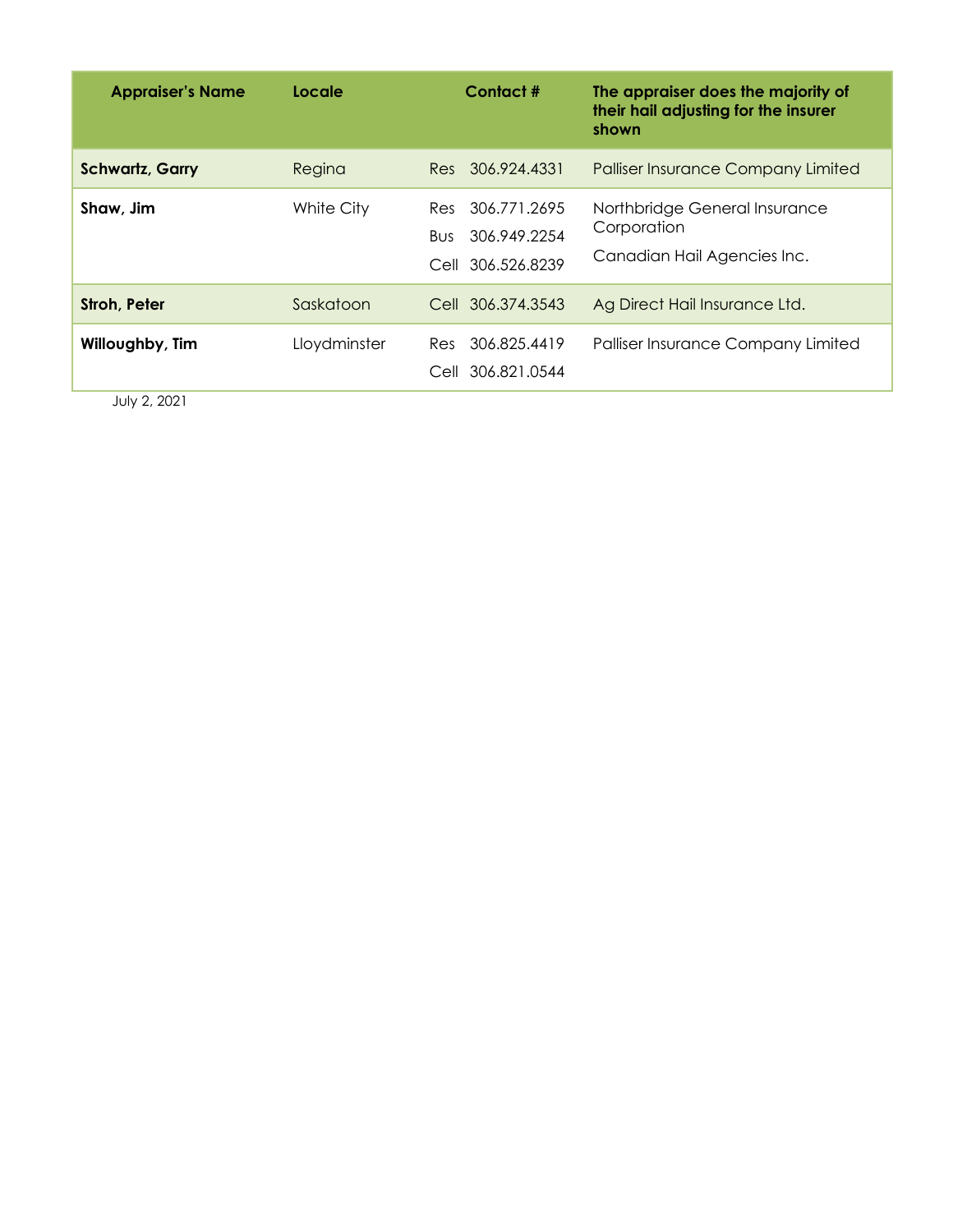## **NOTIFICATION OF IMPORTANT INFORMATION**

This list of Crop Hail Appraisers is maintained by the General Insurance Council of Saskatchewan (Council) and is intended to be a resource for persons who may need the services of an appraiser to assist them in the settlement of a crop hail loss dispute.

The appraisers on the list are persons that Council believes have the training and experience necessary to assess hail losses. A listed appraiser may be one of the following:

- 1. A licensed Crop Hail Adjuster (act as an independent contractor);
- 2. A licensed Crop Hail Adjuster Representative representing one hail insurance company;
- 3. An employee of a crop hail insurance company; or
- 4. A person who, in the opinion of the crop hail insurance industry, has the knowledge and skill to act as an appraiser.

The list of appraisers identifies the following:

- 1. The name, contact information and location of the appraiser; and
- 2. The name of crop hail insurance companies for whom the adjuster does the majority of crop hail loss adjusting and, therefore, may be precluded from acting as an appraiser if the crop hail loss dispute involves that insurance company.

If you choose to employ the services of a listed appraiser be advised that you understand and agree to all of the following conditions:

- Council is not liable for any act or omission of the appraiser you hire;
- Council does not guarantee a favourable outcome of the crop hail loss dispute and is not a party to any agreement between you and a listed appraiser that you contract to represent you in a crop hail loss dispute;
- A listed appraiser has agreed to act as an appraiser on the strict understanding that you will hold the appraiser and their employer, if applicable, harmless and will not subject the appraiser or their employer to any legal action as long as the appraiser is acting in good faith on your behalf;
- The fees charged by an appraiser are not regulated by Council, and you should determine in advance what the total fees will be; and
- Any written or oral agreement for the services for the services of the appraiser between you and the appraiser is not regulated by Council.

## **Frequently Asked Questions**

- **Q** Why was a list of appraisers created?
- **A.** The time frame in which a farmer needs to find an appraiser when there is a disagreement as to the percentage of damage by hail to any insured crops is only three days and Council has been asked on a number of occasions if Council could recommend an appraiser.
- **Q.** How did Council determine who should be on the list of appraisers?
- **A.** The crop hail insurance industry was asked to recommend licensed adjusters or other persons that, in the opinion of the industry, are sufficiently skilled to act as an appraiser for a farmer or a crop hail insurance company.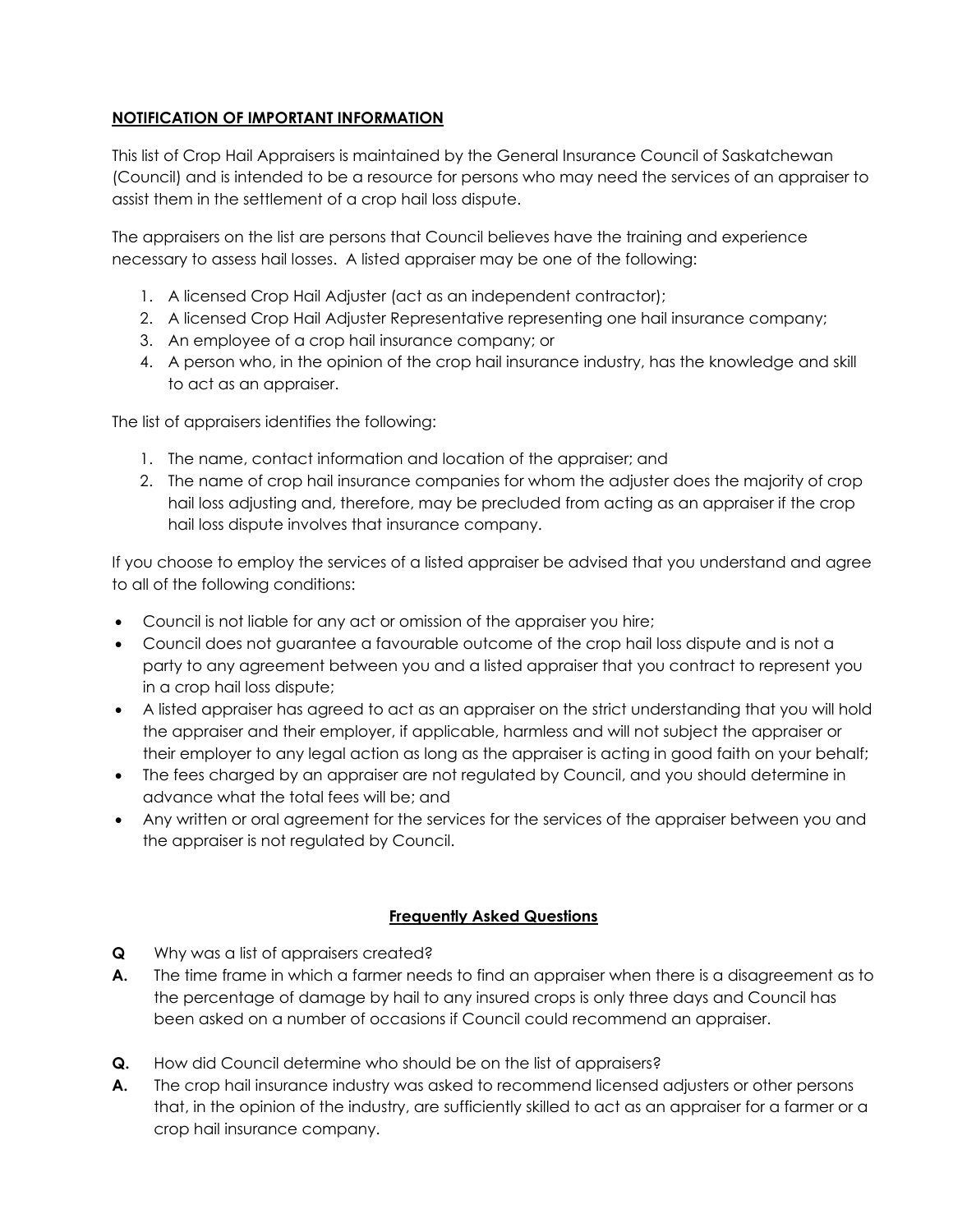- **Q.** Do I have to use one of the listed appraisers?
- **A.** No, *The Insurance Act* (The Act)says that you can choose any one to act as your appraiser.
- **Q.** I have contacted an appraiser from the Council list and have been told that I should contact Council to make arrangements to pre-pay the appraiser's costs. Why has this process been put in place?
- **A.** The pre-payment process is similar to the Umpire pre-payment process that is required for crop hail loss disputes.

 Council believes it is in both the farmer's and the insurance company's interests that individuals trained to adjust crop hail losses are involved as a farmer's appraiser. The appraisers on Council's list have voluntarily allowed their names to be placed on the list to assist farmers in this process.

 Council has established this payment process to facilitate the payment of the appraiser's fees and expenses and allow the farmer and the appraiser the opportunity to focus on the appraisal of the disputed crop hail loss.

- **Q.** What will it cost me if I decide to use a listed appraiser?
- **A.** The costs will depend on the circumstances of the crop hail dispute and the time it will take. Expect to pay a daily rate for the appraiser, plus mileage and meal expenses. It is strongly recommended that you and the appraiser agree on the costs up front so that there are no surprises.
- **Q** Does Council set the fees that an appraiser may charge?
- **A.** No, Council does not regulate the fees that an appraiser can charge.
- **Q.** Is there any guarantee that by using an appraiser I will get a better settlement?
- **A.** No, neither Council nor the appraiser can guarantee the outcome of the dispute.
- **Q** Will Council take a complaint in the event of a dispute between myself and an appraiser if I believe the appraiser has not done a proper job of representing my hail claim?
- **A.** No, Council will not mediate any dispute as Council does not regulate an appraiser even though the appraiser may be a licensed crop hail adjuster.
- **Q.** I have been asked to sign an agreement that protects the appraiser. What is this?
- **A.** An appraiser may ask you to sign an agreement that contains a general disclaimer that if you choose to use the appraiser you will absolve the appraiser from legal action providing the appraiser acts on your behalf in good faith.
- **Q**. Why should I consider using one of the appraisers?
- **A.** Council recommends the use of one of the listed appraiser as they have the training and access to crop hail loss information that simply is not available anywhere else and they know the process that needs to be followed.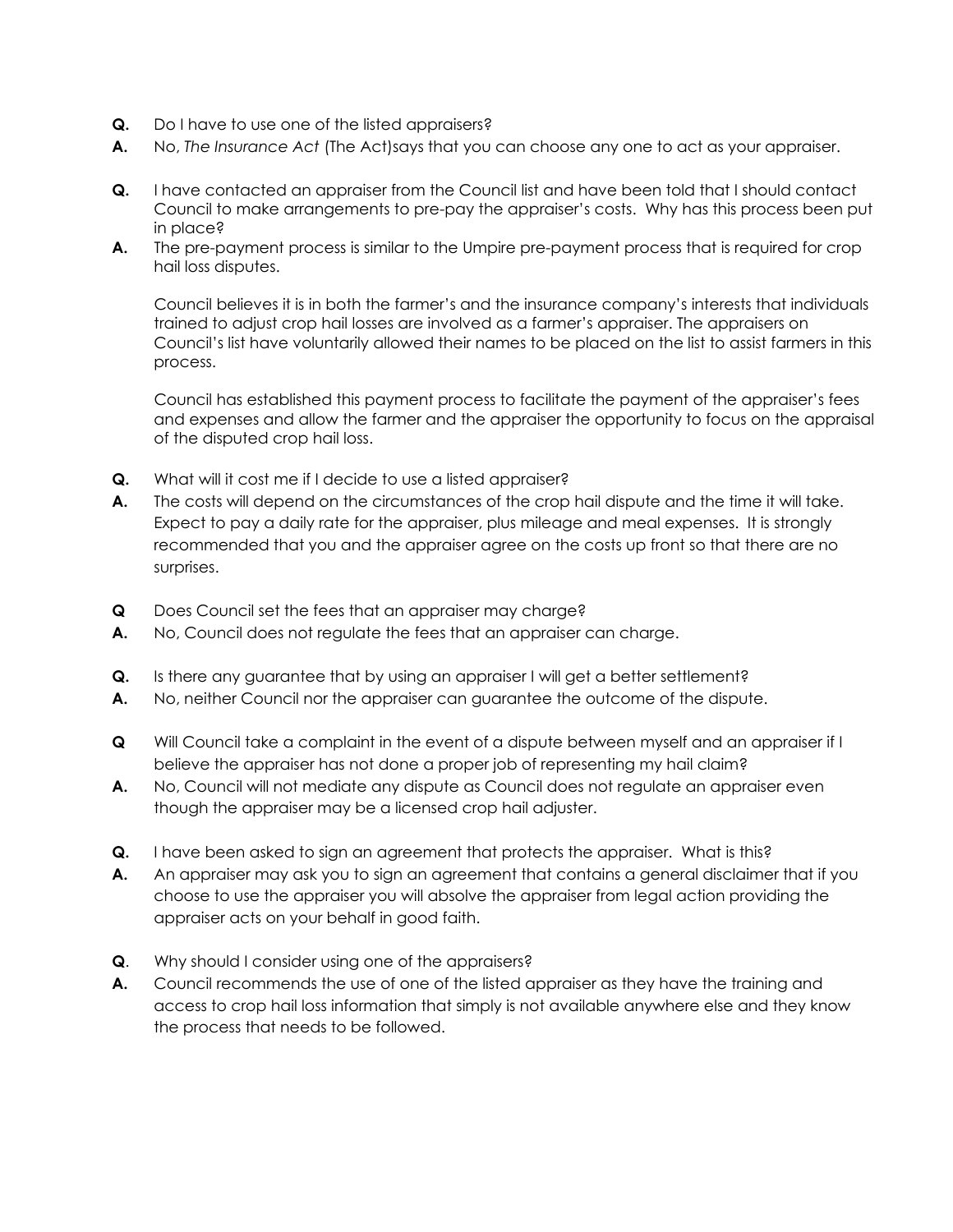- **Q.** Why not get my neighbour or someone else to act for me as my appraiser and it won't cost me anything?
- **A.** As long as that person has the skill to do proper plant counts, recognizes the difference between insect damage, plant disease, other weather related damage and hail damage, you may be well served.
- **Q.** I have just had another insurance company adjust the same field for a hail loss, so why not ask my neighbour to act as my appraiser and just have him ask for the same loss adjustment?
- **A.** That might work as long as the insurance company's appraiser and your appraiser agree.

 However, this may not be the norm and has frequently put the neighbour in a difficult spot. The reason for this is if the two appraisers do not agree, the dispute must then go to the umpire stage.

The umpire will choose the damage assessment that is closest to the umpire's estimate of the loss.

Council has seen in some umpire cases where only two loss counts were done, that of the insurance company's appraiser and the umpire. The reason for only two counts being done was the neighbour did not have the skill or knowledge to do proper counts.

 When that happens the umpire must follow the adjustment procedures set out in The Act and he must choose the only hail loss estimate that the umpire has that is closest to that of the umpire.

- **Q.** How do I know an appraiser is qualified?
- **A.** Each appraiser on the appraisal list has been involved in the settlement of hail loss claims for a number of years and has the knowledge and experience expected of an appraiser.
- **Q.** How do I know if an appraiser will be unbiased?
- **A.** On the list of appraisers each appraiser has disclosed the insurer for which they adjust the most hail losses for and, therefore, should not be your first choice for an appraiser if your hail dispute involves that named insurer. You should ask your appraiser whether they adjust claims for the insurer with which you have a dispute.
- **Q.** What is the best way to choose an appraiser?
- **A.** Unless you know one of the listed appraisers, start by eliminating those that have disclosed they represent the insurer you are having the dispute with.

 Then look for an appraiser in your area as it will save you the travel costs that an appraiser is entitled to charge.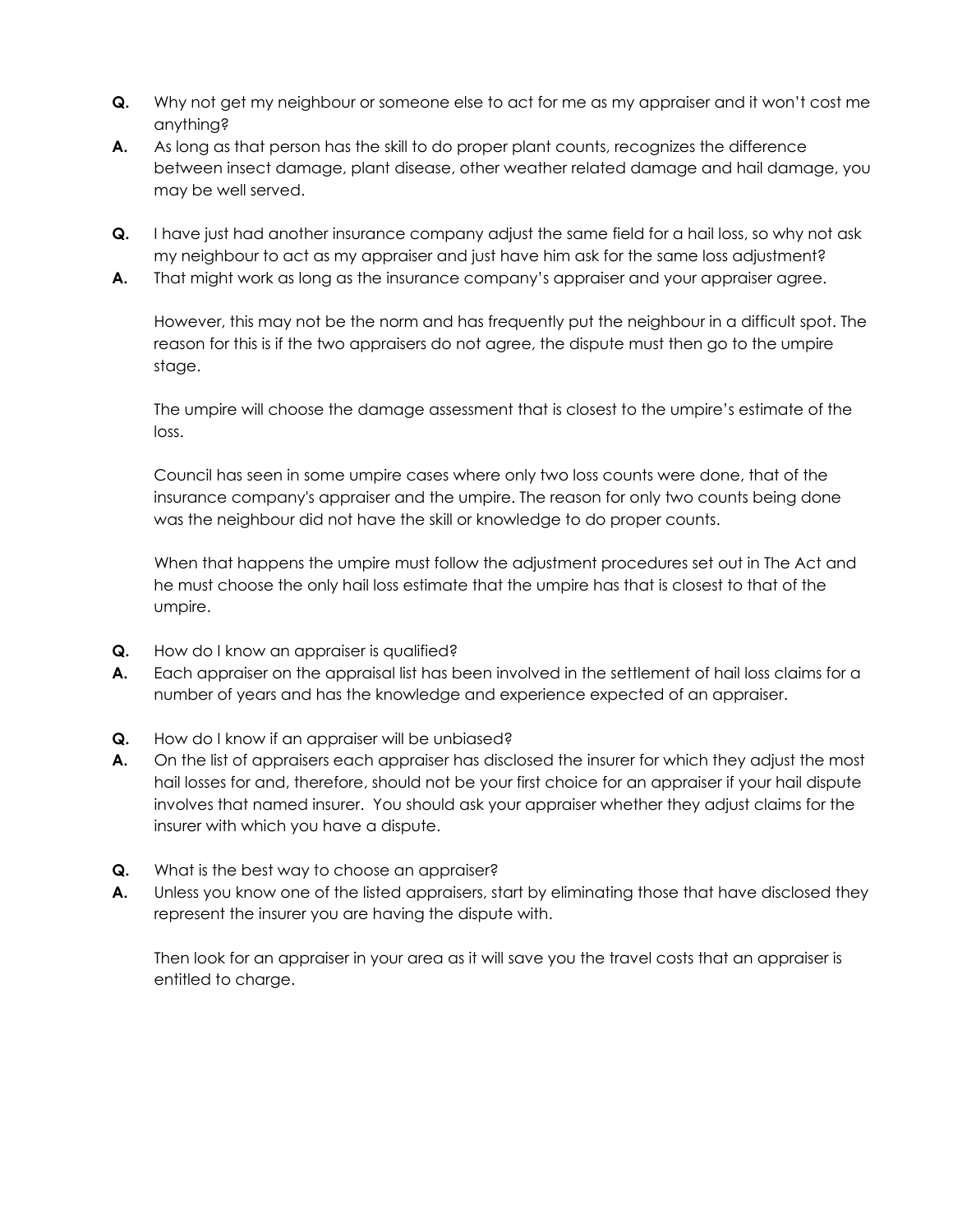# PAYMENT PRE‐AUTHORIZATION

# **General Insurance Council of Saskatchewan Internal Account of American Account of Saskatchewan INVOICE** # 1

DATE:

310 – 2631 – 28th Avenue, Regina SK S4S 6X3 Phone 306.347.0862 Fax 306.347.0525 Email: annette.graff@skcouncil.sk.ca

The term appraiser(s), as used in this agreement, means the dispute resolution representative(s) as referred to in section 8-95(1), statutory condition 15(d) of *The Insurance Act*.

#### **Dispute Resolution Representative 1 (Appraiser 1) Name and Address**

**Dispute Resolution Representative 2 (Appraiser 2) Name and Address**

## **REQUEST FOR APPOINTMENT OF HAIL UMPIRE**

The General Insurance Council of Saskatchewan has received a request for the Appointment of a Hail Umpire.

The Statutory Conditions of the insurance policy outline the specific loss settlement provisions. These conditions are shown on the insurance policy.

#### **Stage 1 – Adjustment Process**

The insurer and insured (or their representatives) will together determine and agree upon the percentage of loss or damage sustained by hail on the acreage of the crop or any portions thereof, insured under any item of the policy.

If the insurer and insured cannot agree upon the percentage of loss on each insured crop, the dispute will advance to the dispute resolution process.

#### **Stage 2 – Dispute Resolution Process**

If a disagreement as to the percentage of damage by hail to any of the crops occurs, either the insurer or the insured may submit a written request for dispute resolution.

Time restrictions for notifying and appointing an appraiser exist. It is therefore critical that you familiarize yourself with statutory condition 15 relating to the dispute resolution process.

The insurer and insured are removed from the dispute resolution process once the appraiser(s) are appointed.

If only one appraiser is appointed, the percentage of hail damage will be calculated and determined by that appraiser. It is the duty of the appraiser to provide a written record of the assessment for each item on the policy that is in dispute. This record will include the appraiser's actual count of the damage, the appraiser's assessment of the loss and the reasons for the assessment.

The appraiser(s) expenses are incurred by the insurer and the insured respectively. If only one appraiser is appointed, then the expenses will be incurred equally by the insurer and insured.

In the event the appraisers cannot agree on the percentage of damage, an umpire will be appointed.

#### **Stage 3 – Umpire Process**

The appraisers may choose an umpire, however, if an agreement cannot be reached, an umpire will be appointed by the Superintendent of Insurance.

For each item of dispute, the appraisers and the umpire will each perform their own counts and will make a written assessment of the percentage of damage. The appraisers will provide their written assessments to the umpire and the finding in writing of any 2 of them determines the percentage of the damage. If the numbers are not close, the umpire shall select and award the assessment that is closest to the umpire's own, or, in the umpire's sole discretion, the umpire may determine the percentage of damage where a selection of one party's assessment over the other would result in unfairness to the insured party.

The umpire's decision will be final.

Both the insurer and the insured are equally responsible for paying the expenses of the umpire.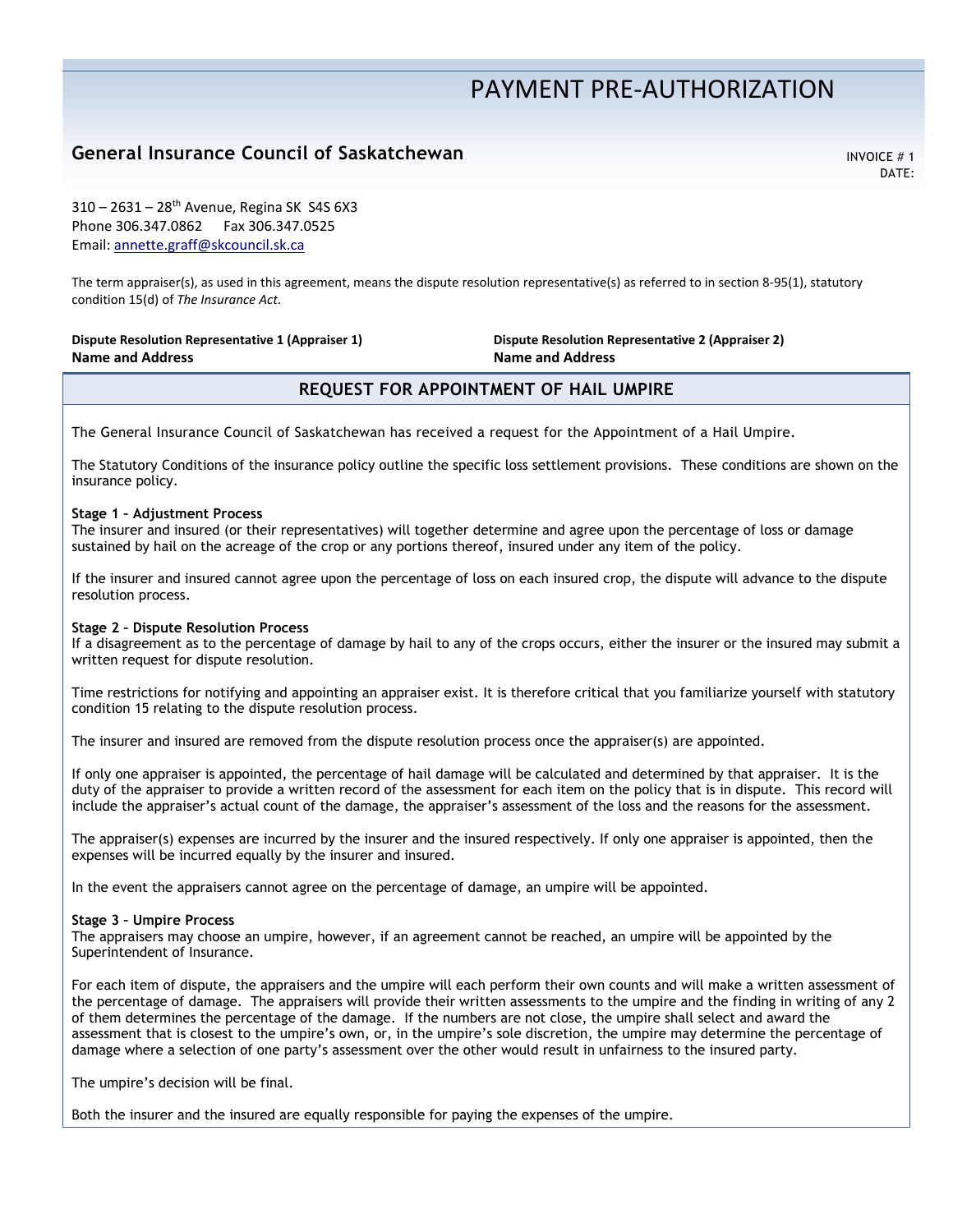### **PRE-AUTHORIZED CREDIT CARD PAYMENT**

In order to facilitate the umpire process, the General Insurance Council of Saskatchewan will require the filing of a preauthorized payment in the form of a credit card. The umpire is requested to attend to the following:<br>Policy Number<br>Claim Number Policy Number

List of ALL insurers on the risk: \_

**Location of Disputed Crop** acres **Acres Acres Acres Acres Acres Acres Acres Acres Acres Acres Acres Acres Acres Acres Acres Acres Acres Acres Acres Acres Acres Acres Acres** the contract of the contract of the contract of the contract of the contract of the contract of the contract of the contract of the contract of Per Diem \$400 per day Meal expenses \$50 per day Mileage \$.50/km Reasonable Accommodations as required

#### **Attestation:**

I have reviewed this form, including the list of all other insurers on the risk, and declare the information to be accurate.

I understand that failure to list all other insurers on the risk may result in disqualifying an umpire and further being assessed any expenses the disqualified umpire may have incurred.

The completed form must be returned to the General Insurance Council of Saskatchewan's office in a timely fashion to ensure that an umpire is appointed.

\_\_\_\_\_\_\_\_\_\_\_\_\_\_\_\_\_\_\_\_\_\_\_\_\_\_\_\_\_\_\_\_\_\_\_\_\_\_\_\_\_\_\_\_\_ \_\_\_\_\_\_\_\_\_\_\_\_\_\_\_\_\_\_\_\_\_\_\_\_\_\_\_\_\_\_\_\_\_\_\_\_\_\_\_\_\_\_\_\_\_

Signature of insurer Signature of insured

| <b>Insurer Credit Card Information</b> | <b>Insured Credit Card Information</b> |
|----------------------------------------|----------------------------------------|
| Name on credit card                    | Name on credit card                    |
| MasterCard or Visa #                   | MasterCard or Visa #                   |
| <b>Expiry Date</b>                     | Expiry Date                            |
| Authorized signature                   | Authorized Signature                   |

An invoice will be provided to both the insurer and the insured identifying the actual expenses submitted by the Umpire. The credit card of both the insurer and insured will be expensed for equal portions.

> **Please fax the completed form to Council at 306.347.0525 OR email to info@skcouncil.sk.ca**

June 2020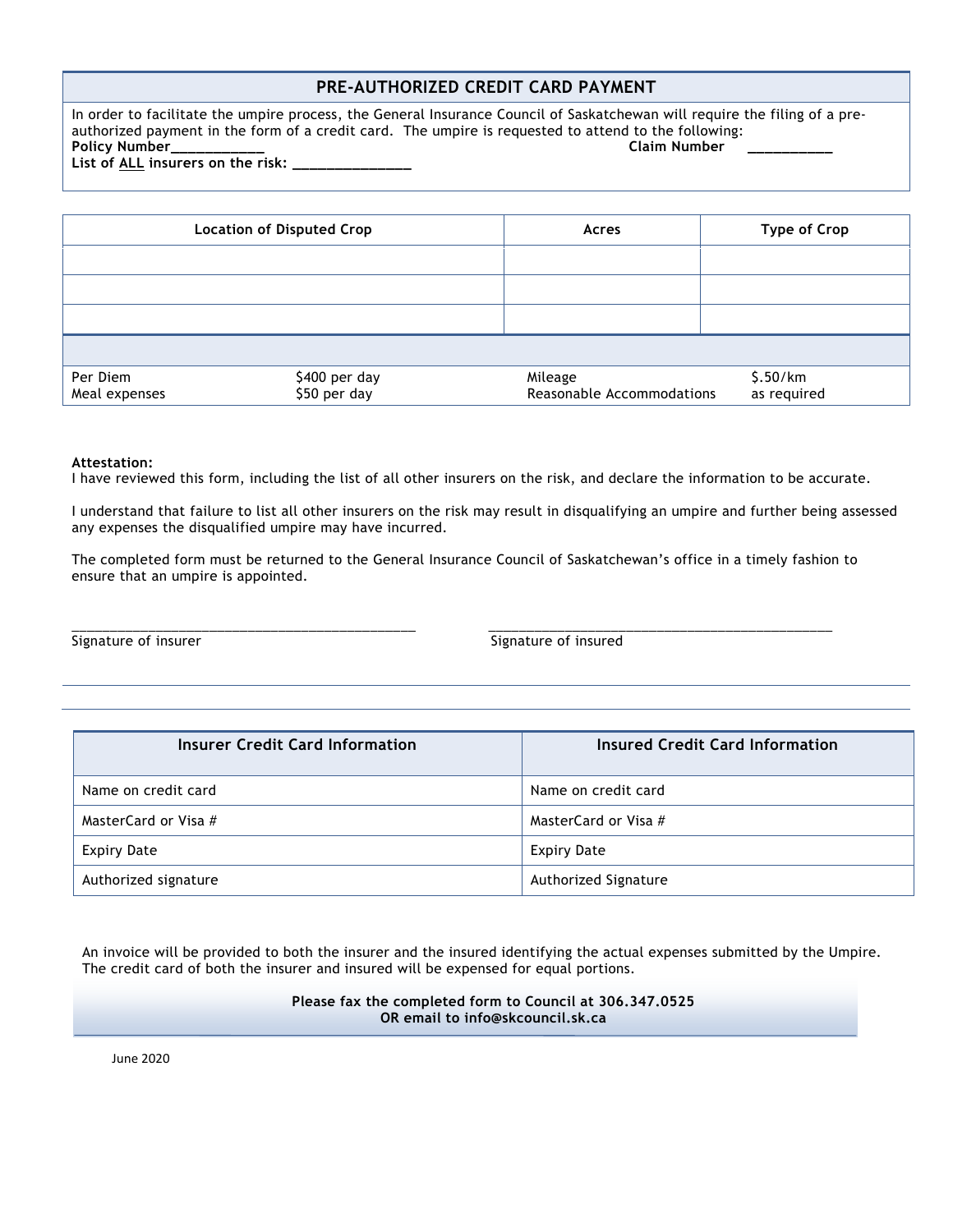## **Statutory Conditions**

#### **Misdescription or misrepresentation**

**1** If in an application the applicant falsely describes the location and acreage of the crop to the prejudice of the insurer or knowingly misrepresents or fails to disclose any fact required to be stated in the application, the insurance is void as to the item of the application in respect of which the misdescription, misrepresentation or omission is made.

#### **Waiver of conditions**

**2** No term or condition of the contract is deemed to have been waived by the insurer, either in whole or in part, unless the waiver is clearly expressed in writing signed by or on behalf of the insurer.

#### **Officer presumed an agent**

**3** Any officer or managing general agent of the insurer who assumes on behalf of the insurer to enter into a written agreement relating to any matter connected with the insurance is deemed to be the agent of the insurer for the purpose.

#### **Indemnity limitation**

**4** No claimant is entitled to indemnity under the contract for any loss or damage that is found to be less than 5% of the crop on the acreage damaged by hail.

#### **Conditions of indemnity**

**5** No claimant is entitled to indemnity under the contract:

(a) when the crop is wholly destroyed by any cause other than:

(i) hail; or

(ii) a cause that is set out in the endorsement and that is approved by the Superintendent to be set out in the endorsement;

(b) when the crop is over-ripe unless the crop has not been harvested due to circumstances beyond the control of the insured; or

(c) when the crop or any portion of the crop has been so injured by causes other than hail that the crop or any portion of the crop, as the case may be, would not yield profit over and above the actual cost of harvesting and marketing it.

#### **Notice of claim of loss**

**6**(1) Any person claiming under the contract must give notice of claim of loss or damage in writing to the insurer or at the location designated by the insurer within 3 days after the occurrence of loss, stating the number of the policy, the day and hour of the storm, the estimated damage to each portion of the insured crop and the names of other insurers carrying insurance on the area damaged by hail.

(2) Notwithstanding subsection (1) of this condition, failure to give notice within the time referred to in that subsection does not, subject to Statutory Condition 9, invalidate the claim if it is shown that it was not reasonably possible to give notice within that time and that notice was given as soon as was reasonably possible.

#### **Right of access of insurer**

**7** After any loss or damage to the insured crop, the insurer has an immediate right of access and entry by accredited representatives sufficient to enable them to survey and examine the crop and to make an estimate of the loss or damage.

#### **Insurer and insured to ascertain percentage**

**8**(1) Within 30 days after the receipt of notice of claim of loss or damage, the insurer and the insured or their accredited representatives must together ascertain and agree on the percentage of loss or damage sustained on the acreage of the crop or any portion of the crop insured under any item of the policy.

(2) The amount of indemnity must be ascertained on the agreed percentage of the insurance on the acreage sustaining loss or damage by hail, subject to the terms of the policy or subject to the determination of the amount of the loss or damage by a dispute resolution process as provided in Statutory Condition 15.

(3) No account is to be taken of the cost of cutting or threshing the portion of the crop not destroyed or damaged.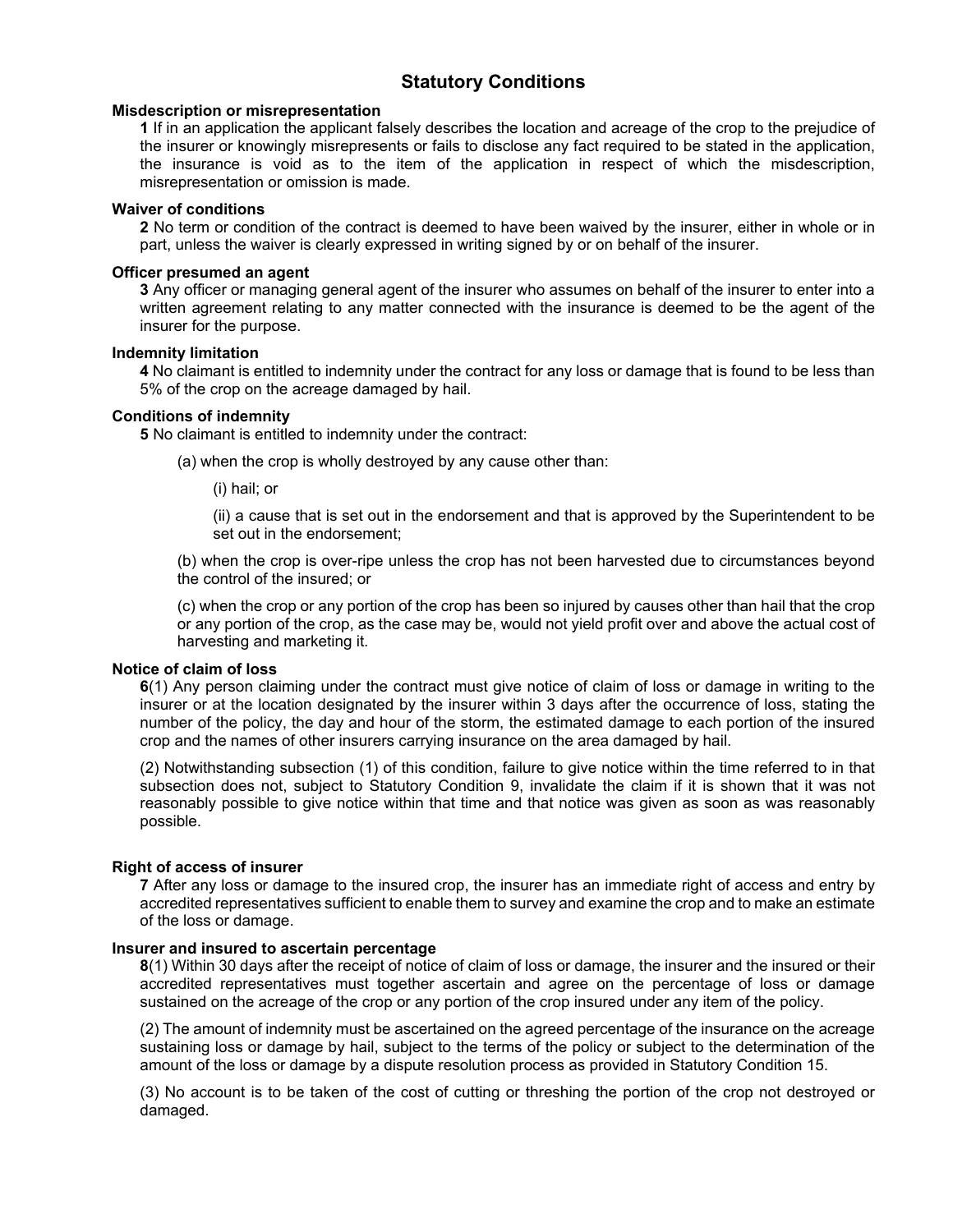(4) The determination of the percentage of loss or damage may be deferred to a later date agreed on in writing between the insurer and the insured.

#### **Proof of loss**

**9**(1) A person making a claim under the contract must, within 30 days after the occurrence of a loss or within 30 days after the deferred adjustment date, unless that time is extended by the insurer with notification to the insured, provide a statutory declaration (in these conditions called the "proof of loss") on a form provided by the insurer, setting out the date and number of the policy, the date of the occurrence of the loss or damage, the location and acreage of the crop damaged, the estimated percentage of loss or damage sustained on the acreage of the crop or any portion of the crop insured under any item of the policy and whether the crop was damaged by hail before the time of the application.

(2) If the claimant fails to provide proof of loss, the claimant forfeits any claim under the contract.

(3) If the insurer, within 30 days after the occurrence of a loss referred to in subsection (1) of this condition, or at the time of the deferred adjustment, has ascertained the loss acceptably to the claimant or if the amount of loss has been determined by a dispute resolution process as provided in Statutory Condition 15, the insurer is deemed to have waived proof of loss unless proof of loss is requested by the insurer in writing.

#### **Proof of loss may be made by a representative of insured**

**10** Proof of loss must be made by the insured even if the loss is payable to a third person, except that, in the case of the absence of the insured or the insured's inability or refusal to make proof of loss, proof of loss may be made by the insured's representative or by a person to whom any part of the insurance money is payable.

#### **Fraud or false statement**

**11** Any fraud or wilfully false statement in a proof of loss invalidates the claim of the person making proof of loss.

#### **Payment of money within period**

**12** The insurer must pay the insurance money for which it is liable under the contract within 60 days after proof of loss has been received by it or, when a dispute resolution process is conducted under Statutory Condition 15, within 30 days after the percentage of damage is determined by the representatives or umpire.

#### **Insured liable for expenses incurred**

**13** If the insured claims for loss or damage under the contract and it is found that the insured is not entitled to indemnity under the conditions of the contract, the insured is liable for the expenses incurred in the adjustment of the insured's claim.

#### **Cancellation of contract**

**14**(1) The contract may be cancelled at any time by the insured by giving notice to that effect to the insurer and the insurer must refund within 15 days from the date of notice the excess of paid premium above the customary short rate premium for the time the contract has been in force.

(2) If a note or other undertaking was accepted as payment of the premium, the insured shall pay the insurer the earned portion as payment of the premium and on payment or tender of that amount the insurer shall return that note or undertaking to pay, or if the insured does not pay or tender the amount, the insurer shall endorse on the note or other undertaking a credit of the amount of the unearned portion of the premium.

(3) An insurer may only cancel a contract if the insured has failed to pay the premium in whole or part pursuant to the terms and conditions of the contract.

(4) When an insurer elects to cancel a contract pursuant to subsection (3), the insurer must:

(a) give the insured at least 15 days' notice by registered mail or personal service on the insured of cancellation of the contract for non-payment of premium; and

(b) allow the insured to avoid cancellation of the contract by payment of the outstanding premium to the insurer or the insurer's representative on or before the expiration of the 15 days.

(5) Where an insured has failed to pay the premium in whole or part pursuant to the terms and conditions of the contract, the insurer may elect to keep the contract in force and:

(a) deduct the unpaid premium from any amount the insurer is obligated to pay to the insured under the contract; or

(b) sue the insured for the unpaid premium.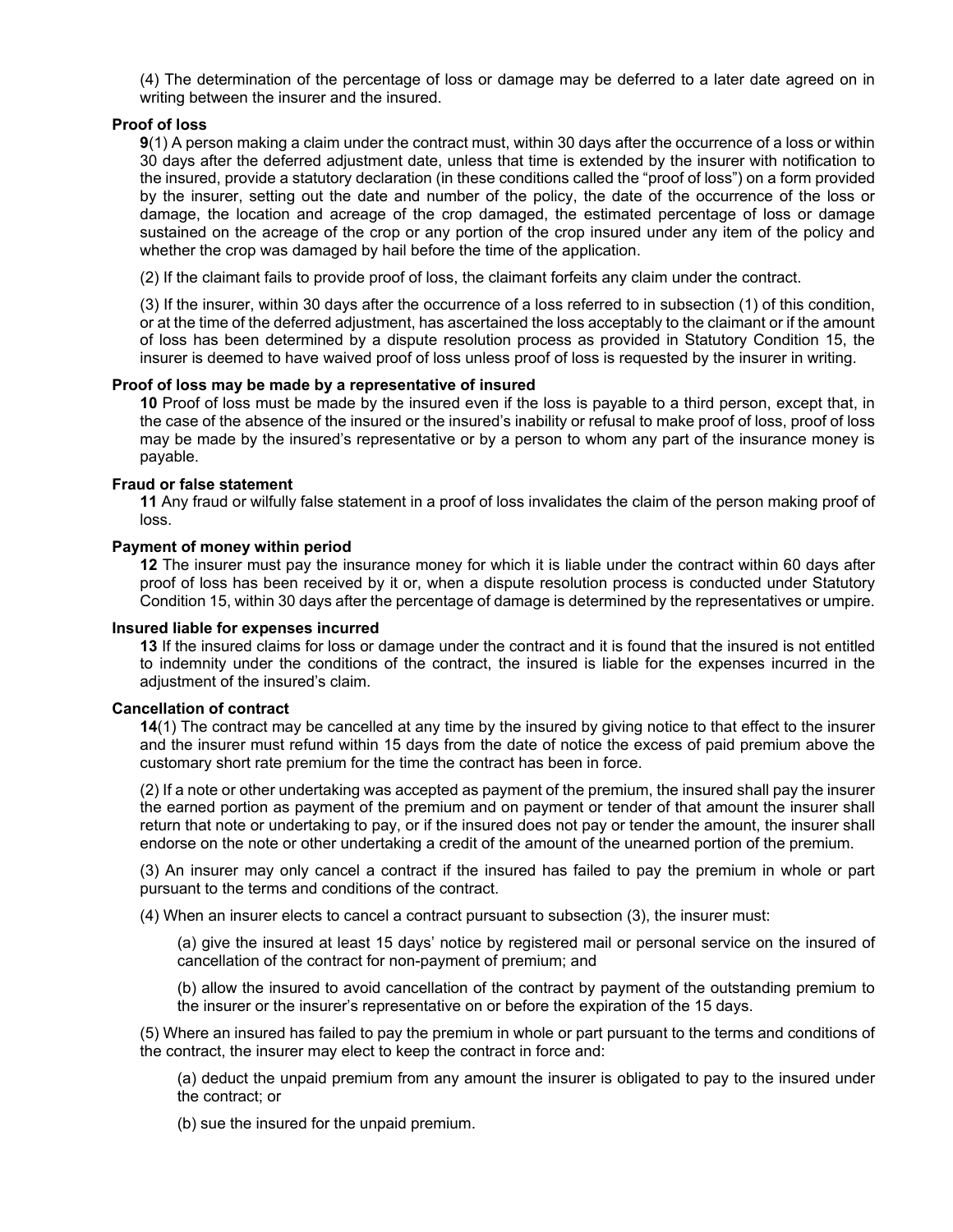#### **Dispute resolution**

**15**(1) In the event of a disagreement as to the percentage of damage by hail to any of the insured growing crops, whether the right to recover on the contract is disputed or not, the percentage must, when so required by either party, be ascertained by a dispute resolution process, which must be conducted as follows:

(a) the party desiring the dispute resolution process must, within 3 days after the disagreement, deliver or cause to be delivered to the other party a notice in writing requiring a dispute resolution process to be conducted and appointing a dispute resolution representative, who must act either alone or with a dispute resolution representative appointed by the other party to estimate the percentage of the damage;

(b) not later than 3 days after receipt of a notice under clause (a) the other party may appoint a dispute resolution representative and, within that period, must notify the first party of the appointment by notice in writing;

(c) if a party, after receipt of written notice from the other party under clause (a), fails or refuses to appoint a dispute resolution representative within the time set out in clause (b), the percentage of damage must be estimated and determined by the representative appointed by the party giving notice;

(d) where each party has appointed a dispute resolution representative, the representatives must together estimate the percentage of damage and if they fail to agree must submit their differences to an umpire, and subject to clause (e), the finding in writing of any 2 of them determines the percentage of the damage;

(e) notwithstanding clause (d), an umpire, in the umpire's sole discretion, may determine the percentage of damage where a finding pursuant to clause (d) would result in unfairness to the insured;

(f) the Superintendent shall appoint an umpire on the application of either representative if:

(i) the dispute resolution representatives fail to agree on an umpire within 15 days after their appointment; or

(ii) the umpire fails or refuses to act or is incapable of acting or dies;

(g) the Superintendent must, as soon as is practicable, after receiving an application under clause (f) appoint an umpire from a list of eligible umpires compiled and maintained by the Superintendent;

(h) if only one dispute resolution representative has been appointed, the parties must share equally the representative's expenses;

(i) if 2 dispute resolution representatives have been appointed, each party must pay the expenses of the representative appointed by the party;

(j) if an umpire is required, the parties must share equally the umpire's expenses;

(k) the assessment of damage must be conducted within 2 days after the date on which:

(i) a dispute resolution representative is appointed under clause (b); or

(ii) if no dispute resolution representative is appointed under clause (b), the time for appointing a dispute resolution representative under clause (b) expires, or at a later date as agreed on by the 2 dispute resolution representatives, if 2 representatives have been appointed;

(l) if the dispute resolution representatives cannot agree on an extension of time under clause (k), the Superintendent may extend the time on the application of either representative.

(2) An umpire is bound by the rules of procedural fairness in carrying out the umpire's functions under this Statutory Condition.

#### **Limitation of actions**

**16** An action or proceeding against the insurer is subject to *The Limitations Act*.

#### **Assignment or change of property**

**17** If the insured crop or the insurable interest of the insured in the insured crop is assigned without the permission of the insurer, the assignment is not binding on the insurer, but this condition does not apply to change of title by succession, by operation of law or by death.